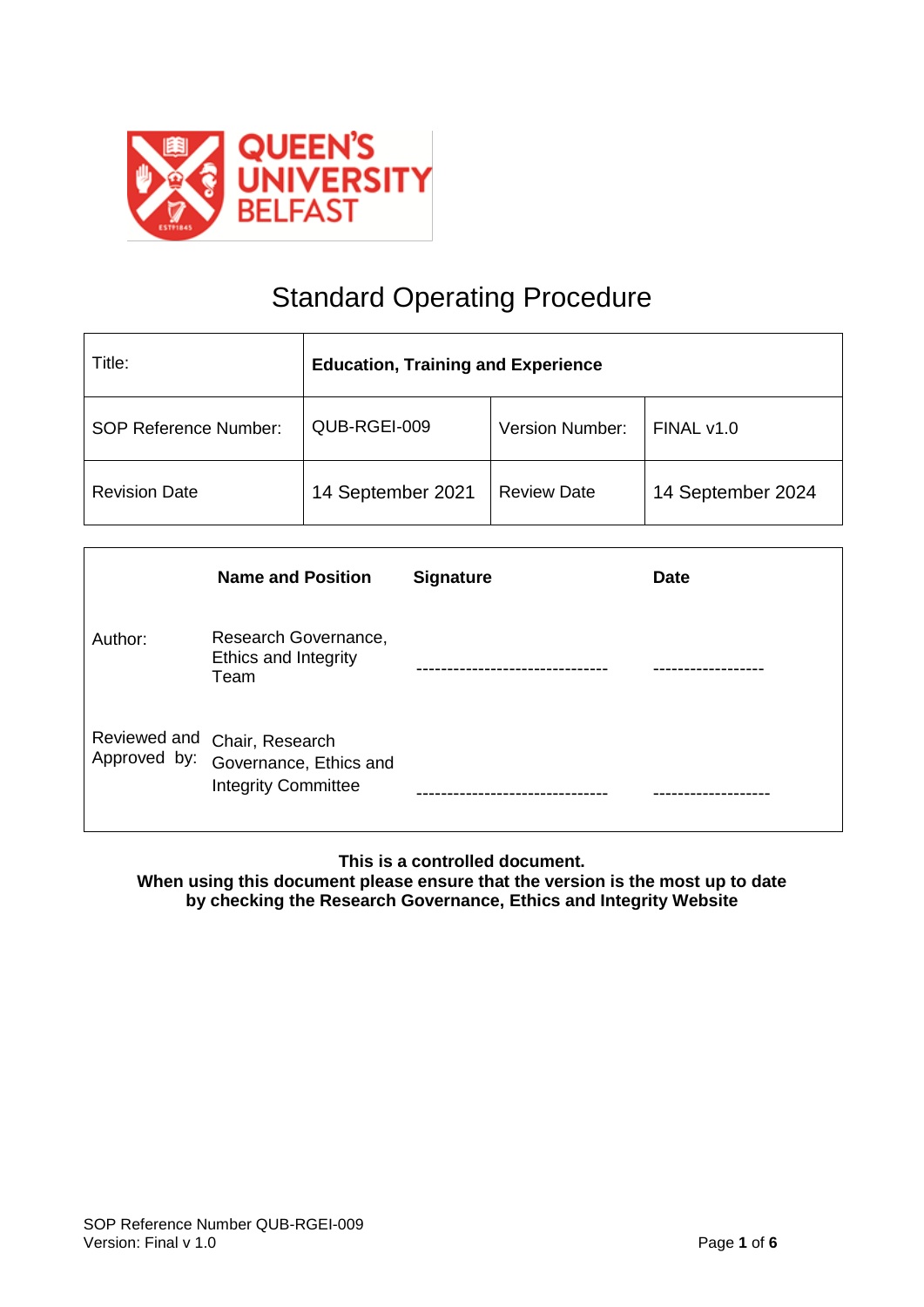# Revision Log

| Previous<br>Version<br>number | Date of<br>Review/Modification | Reason for<br>Review/Modification | <b>New Version Number</b> |
|-------------------------------|--------------------------------|-----------------------------------|---------------------------|
|                               |                                |                                   |                           |
|                               |                                |                                   |                           |
|                               |                                |                                   |                           |
|                               |                                |                                   |                           |
|                               |                                |                                   |                           |
|                               |                                |                                   |                           |
|                               |                                |                                   |                           |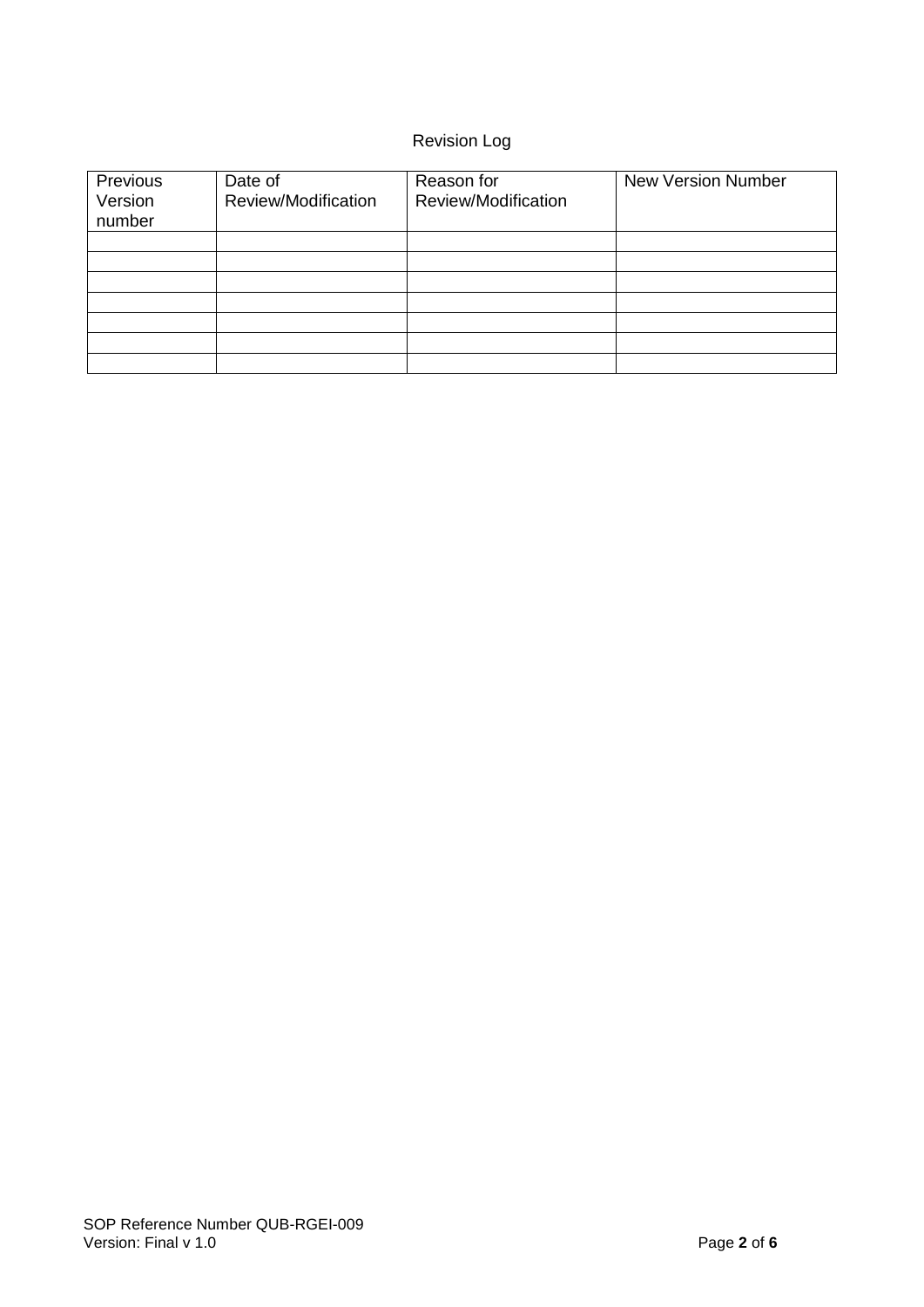# **1. Purpose**

This Standard Operating Procedure (SOP) describes the documentation that should be maintained in respect of researchers' education, training and experience.

# **2. Procedure**

The following documentation constitutes a training records and should be maintained either in hardcopy or electronically:

# **Current Curriculum Vitae (CV)**

A dated CV that demonstrates an individual's is qualified by education, experience and training to conduct the research. This should be reviewed on at a minimum every 3 years and updated as necessary. The Health Research Authority's CV template is available here: <https://www.hra.nhs.uk/planning-and-improving-research/best-practice/investigators-cv/>

#### **Training Records**

Individual members of the research team should keep copies of any certifications of training undertaken (eg HTA training). This should include study and/or role specific training. Where certification is not available/provided a training log (see example in Appendix 1) should be used to capture training. This should include:

- i. Title of training programme
- ii. Date of training
- iii. Duration
- iv. Location
- v. Name of Trainer

A copy of the current job descriptions must also be retained. This, in conjunction with the University's Personal Development Review process, should be used to review training undertaken and possible future training needs.

#### **Good Clinical Practice**

Researchers working in Health and Social Care will be asked to provide evidence that Good Clinical Practice training has been undertaken as part of Trust governance approval processes. GCP training should be renewed every 3 years.

Research Governance [\(researchgovernance@qub.ac.uk\)](mailto:researchgovernance@qub.ac.uk) should be contacted regarding instructions on how to access to GCP training online.

# **SOP Specific Training**

All staff are required to read, familiarise and understand the SOPs relevant for their role within the study, this should also be documented in the training record or SOP sign-off sheet (see example in Appendix 2).

#### **• Study Specific Training**

All staff will ensure they receive training relevant to their role within the study protocol, and other study related documents. Again, staff need to ensure the training provided is at a level they understand and to question areas of doubt. Study specific training must be maintained, as necessary.

#### **Human Tissue Act Training**

Researchers working with human tissue must attend Human Tissue Act training and this training should be renewed every 3 years. Training is delivered by the Research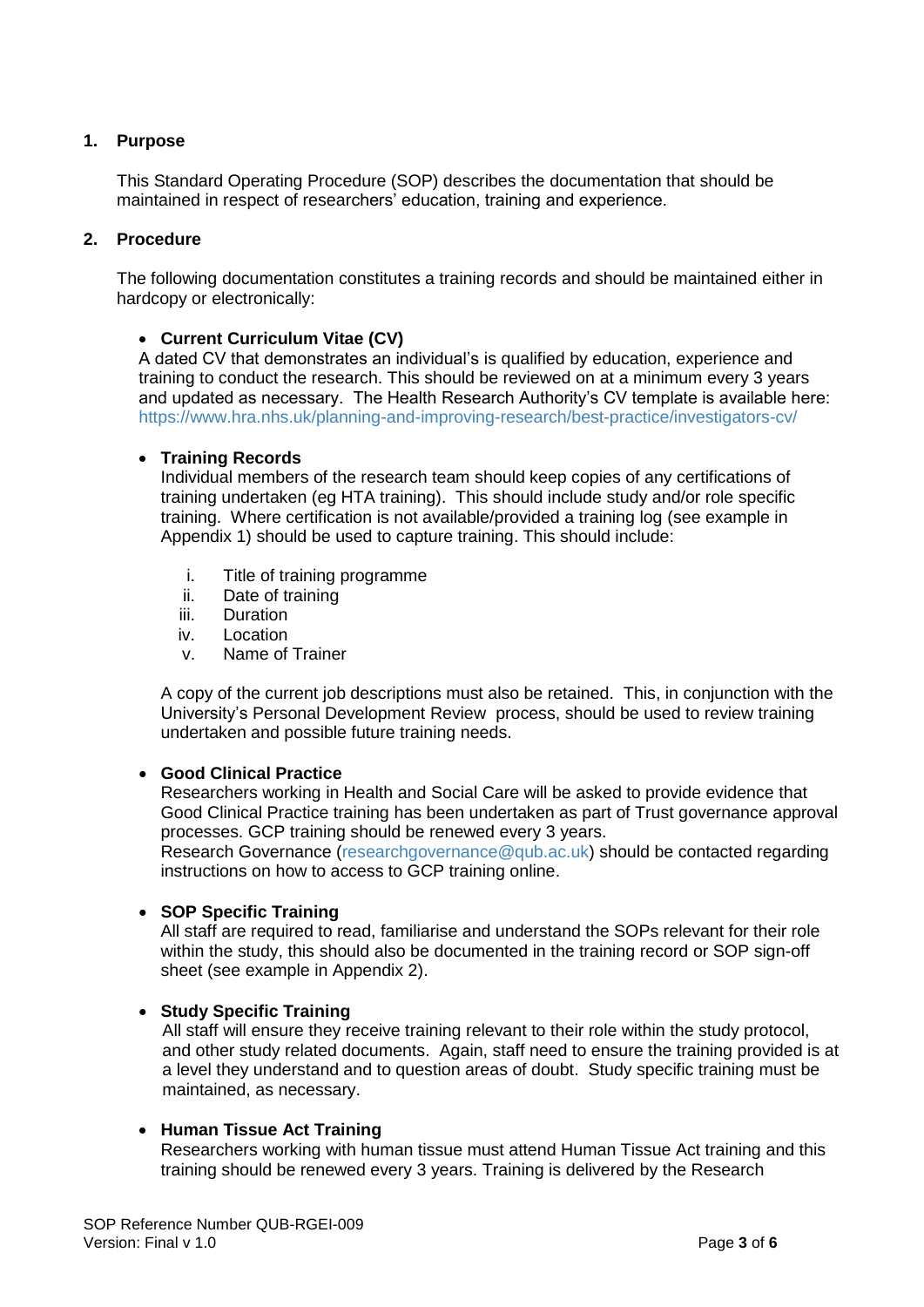Governance Team and details on the training sessions are available here: <https://www.qub.ac.uk/Research/Governance-ethics-and-integrity/Human-tissue/>

# **General Data Protection Regulation**

An online course to provide awareness and understanding of the General Data Protection Regulation (GDPR) and it's implications is available on Queen's Online.

#### **Good Research Practice**

The Epigeum Good Research Practices online training programme can be accessed on Queen's Online [https://home.qol.qub.ac.uk/.](https://home.qol.qub.ac.uk/) Modules covered in this training include:

- i. Good Research Conduct ,
- ii. Irresponsible Research Practices
- iii. Planning Your Research
- iv. Managing and Recording Your Research
- v. Data Selection, Analysis and Presentation
- vi. Scholarly Publication
- vii. Professional Responsibilities
- viii. Communication, Social Responsibility and Impact
- ix. Conflicts of Interest
- x. Responsible Conduct of Research with Human Participants\*
- xi. The Care and Use of Animals in Research\*
- xii. Intellectual Property
- xiii. Export Control\*

#### **Other**

Staff Learning and Development run a number of courses which are relevant to researchers and details of these can be found here:<https://www.qub.ac.uk/sites/stdp/>

The Graduate School have training and events available for postgraduate students details of which can be found here:<https://www.qub.ac.uk/graduate-school/events/>

#### **3. References**

Health Research Authority CV template [https://www.hra.nhs.uk/planning-and-improving](https://www.hra.nhs.uk/planning-and-improving-research/best-practice/investigators-cv/)[research/best-practice/investigators-cv/](https://www.hra.nhs.uk/planning-and-improving-research/best-practice/investigators-cv/) (last accessed September 2021)

QUB Human Tissue Act Training [https://www.qub.ac.uk/Research/Governance-ethics-and](https://www.qub.ac.uk/Research/Governance-ethics-and-integrity/Human-tissue/)[integrity/Human-tissue/](https://www.qub.ac.uk/Research/Governance-ethics-and-integrity/Human-tissue/) (last accessed September 2021)

QUB Staff Learning and Development <https://www.qub.ac.uk/sites/stdp/> (last accessed September 2021)

QUB Graduate School Training and Events<https://www.qub.ac.uk/graduate-school/events/> (last accessed September 2021)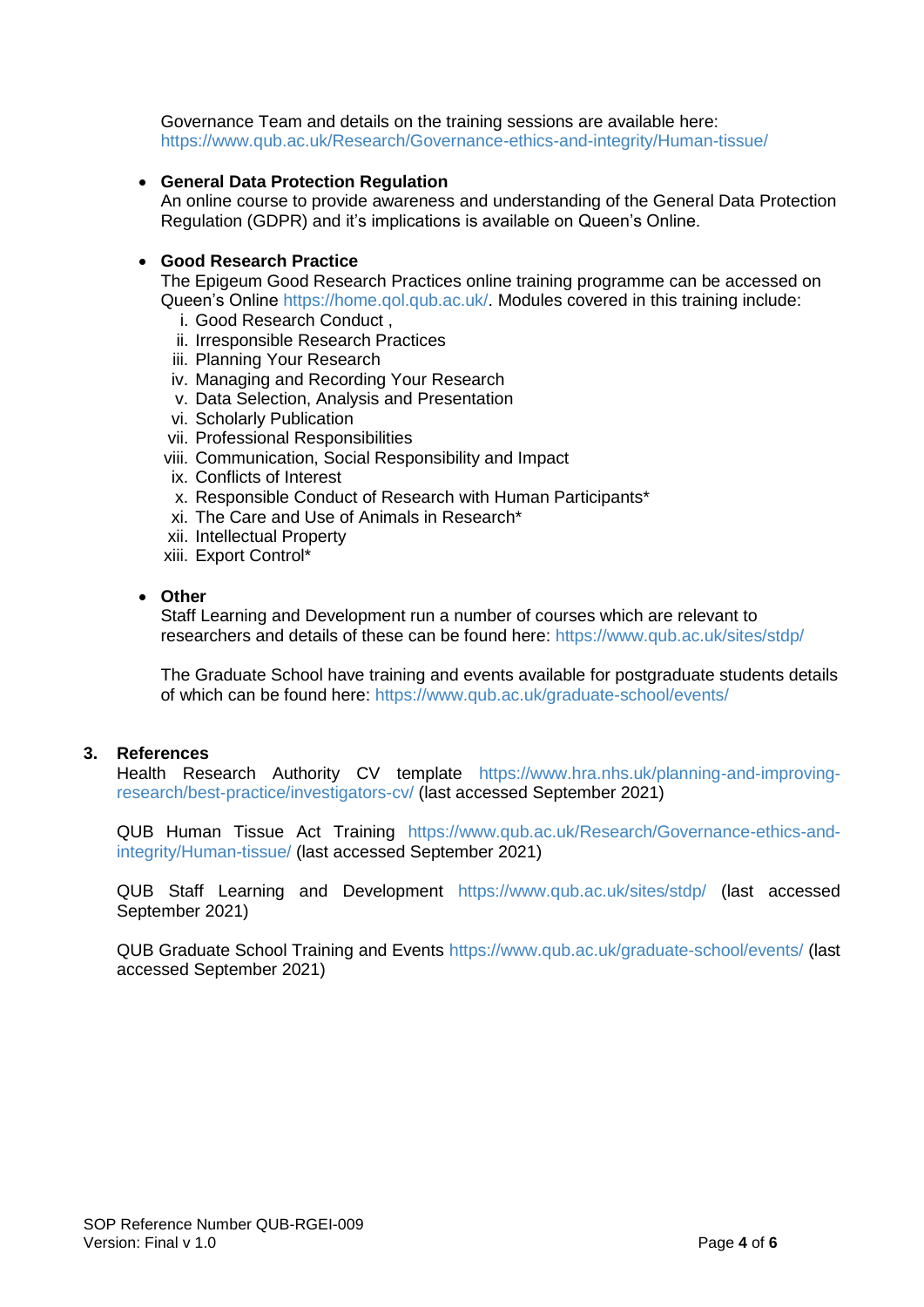



# **Training Log**

| <b>Name</b>      |  |
|------------------|--|
| <b>Job Title</b> |  |

| <b>Title of Training</b> | Date of<br><b>Training</b> | <b>Training</b><br><b>Provider</b> | <b>Duration</b> | <b>Topics covered</b> |
|--------------------------|----------------------------|------------------------------------|-----------------|-----------------------|
|                          |                            |                                    |                 |                       |
|                          |                            |                                    |                 |                       |
|                          |                            |                                    |                 |                       |
|                          |                            |                                    |                 |                       |
|                          |                            |                                    |                 |                       |
|                          |                            |                                    |                 |                       |
|                          |                            |                                    |                 |                       |
|                          |                            |                                    |                 |                       |
|                          |                            |                                    |                 |                       |
|                          |                            |                                    |                 |                       |
|                          |                            |                                    |                 |                       |
|                          |                            |                                    |                 |                       |
|                          |                            |                                    |                 |                       |
|                          |                            |                                    |                 |                       |